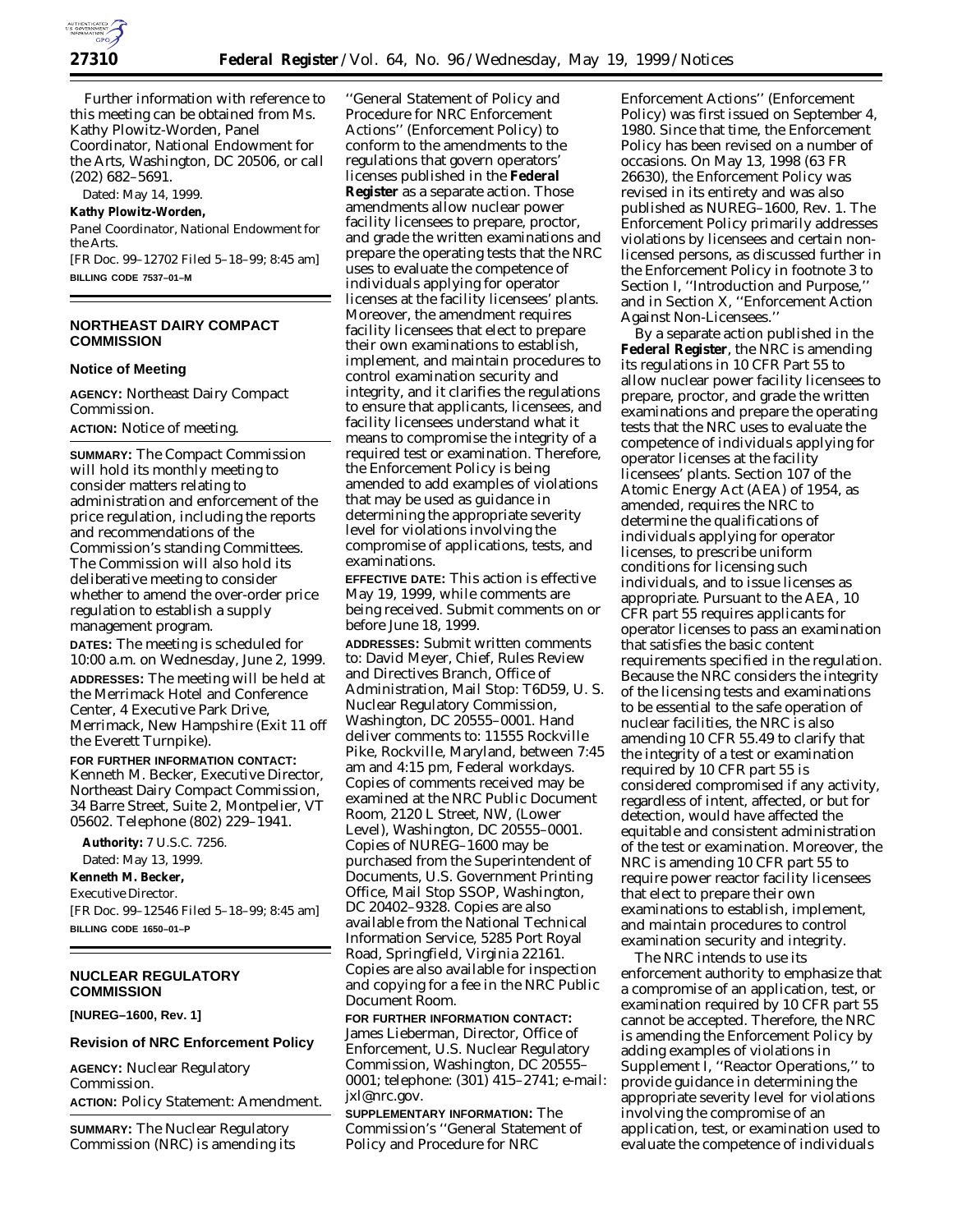applying for operator licenses or to evaluate the continued competence of licensed operators. In the case of initial operator licensing, a non-willful compromise of an application, test, or examination required by 10 CFR part 55 that contributes to an individual being granted a license is considered significant and will be categorized normally at least at Severity Level III. Similarly, in the case of requalification, a non-willful compromise of an application, test, or examination required by 10 CFR part 55 that permits an individual to perform the functions of an operator or a senior operator is also considered significant and will be categorized normally at least at Severity Level III. A non-willful compromise that is discovered and reported to the NRC before an individual is granted a license, or before an individual is permitted to perform the functions of an operator or a senior operator, will be categorized normally at Severity Level IV, as will other violations of 10 CFR 55.49 that are of more than minor concern, such as failures to establish, implement, or maintain procedures to control the security of the examination process or failures to take adequate corrective action in response to a previous compromise.

For purposes of determining whether a particular compromise contributed to an individual being granted a license, or contributed to an individual being permitted to perform the functions of an operator or a senior operator, the NRC will presume that an individual involved in a compromise was able to pass the test or examination in question only because of the advantage received as a result of the compromise. For example, consider a situation where an individual answered eighty-three out of one hundred questions correctly on a licensing examination and that as a result of answering more than eighty questions correctly the individual was either granted a license or considered eligible to perform the duties of an operator or a senior operator. Under the policy announced above, if it is later determined that a compromise of the examination gave the individual an advantage, the NRC will presume that but for the compromise the individual would have failed the examination. Unless the licensee can conclusively demonstrate that the individual involved would have answered at least eighty out of the one hundred examination questions correctly irrespective of the compromise, the compromise will be categorized at least at Severity Level III.

Willful acts to compromise an application, test, or examination required by 10 CFR part 55 will add to the significance of the compromise and may result in the compromise being categorized at a higher severity level in accordance with the guidance in Section IV.C. of the Enforcement Policy. Consistent with that guidance, in determining the severity level of a compromise involving willfulness, the NRC will consider such factors as the degree of willfulness on the part of any individual involved in the compromise, the positions and levels of responsibility of the individuals involved, the number of individuals involved in the compromise, the scope of the compromise, the advantage received by any individual as a result of the compromise, the timing of the compromise, when the compromise was detected, and the facility licensee's response to the compromise. Depending on the circumstances of the compromise, there may be a difference in the severity level of the violation issued to any individual involved in the compromise and the facility licensee. The NRC intends to utilize its enforcement authority, as warranted, and issue notices of violation, civil penalties, and orders to individuals and facility licensees who (1) compromise an application, test, or examination in violation of 10 CFR 55.49, (2) commit deliberate misconduct in violation of 10 CFR 50.5, or (3) provide incomplete or inaccurate information to the NRC in violation of 10 CFR 50.9. In addition, willful acts to compromise an application, test, or examination required by 10 CFR part 55 may be referred to the Department of Justice for criminal prosecution.

In addition to issuing notices of violation, civil penalties, and orders, the NRC may require an individual involved in a particular compromise of an application, test or examination required by 10 CFR part 55 to be retested or reexamined prior to performing the functions of an operator or a senior operator. The NRC recognizes that it may be difficult in certain situations to determine whether an individual received an advantage as a result of a particular compromise or whether but for the compromise the individual would not have been granted a license or permitted to continue to perform the functions of an operator or a senior operator. Therefore, in any situation where there is some doubt as to whether an individual received an advantage as a result of a particular compromise, the NRC may require an individual to be retested or reexamined

to verify that the individual is qualified to perform the functions of an operator or a senior operator. When determining whether an individual must be retested or reexamined prior to performing the functions of an operator or a senior operator, the NRC will make its determination irrespective of the severity level of the compromise or any enforcement action to be taken against the individual or facility licensee as a result of the compromise.

#### **Paperwork Reduction Act**

This policy statement does not contain a new or amended information collection requirement subject to the Paperwork Reduction Act of 1995 (44 U.S.C. 3501 *et seq.*). Existing requirements were approved by the Office of Management and Budget, approval number 3150-0136. The approved information collection requirements contained in this policy statement appear in Section VII.C.

#### **Public Protection Notification**

The NRC may not conduct or sponsor, and a person is not required to respond to, a collection of information unless it displays a currently valid OMB control number.

#### **Small Business Regulatory Enforcement Fairness Act**

In accordance with the Small Business Regulatory Enforcement Fairness Act of 1996, the NRC has determined that this action is not a major rule and has verified this determination with the Office of Information and Regulatory Affairs of OMB.

Accordingly, Supplement I—Reactor Operations of Appendix B of the NRC Enforcement Policy is revised to read as follows:

#### **Appendix B: Supplements—Enforcement Examples**

\* \* \* \* \*

#### *Supplement I—Reactor Operations*

This supplement provides examples of violations in each of the four severity levels as guidance in determining the appropriate severity level for violations in the area of reactor operations.

C. Severity Level III—Violations involving for example:

\* \* \* \* \* 5. A non-willful compromise of an application, test, or examination required by 10 CFR Part 55 that:

(a) In the case of initial operator licensing, contributes to an individual being granted an operator or a senior operator license, or

(b) In the case of requalification, contributes to an individual being permitted to perform the functions of an operator or a senior operator.